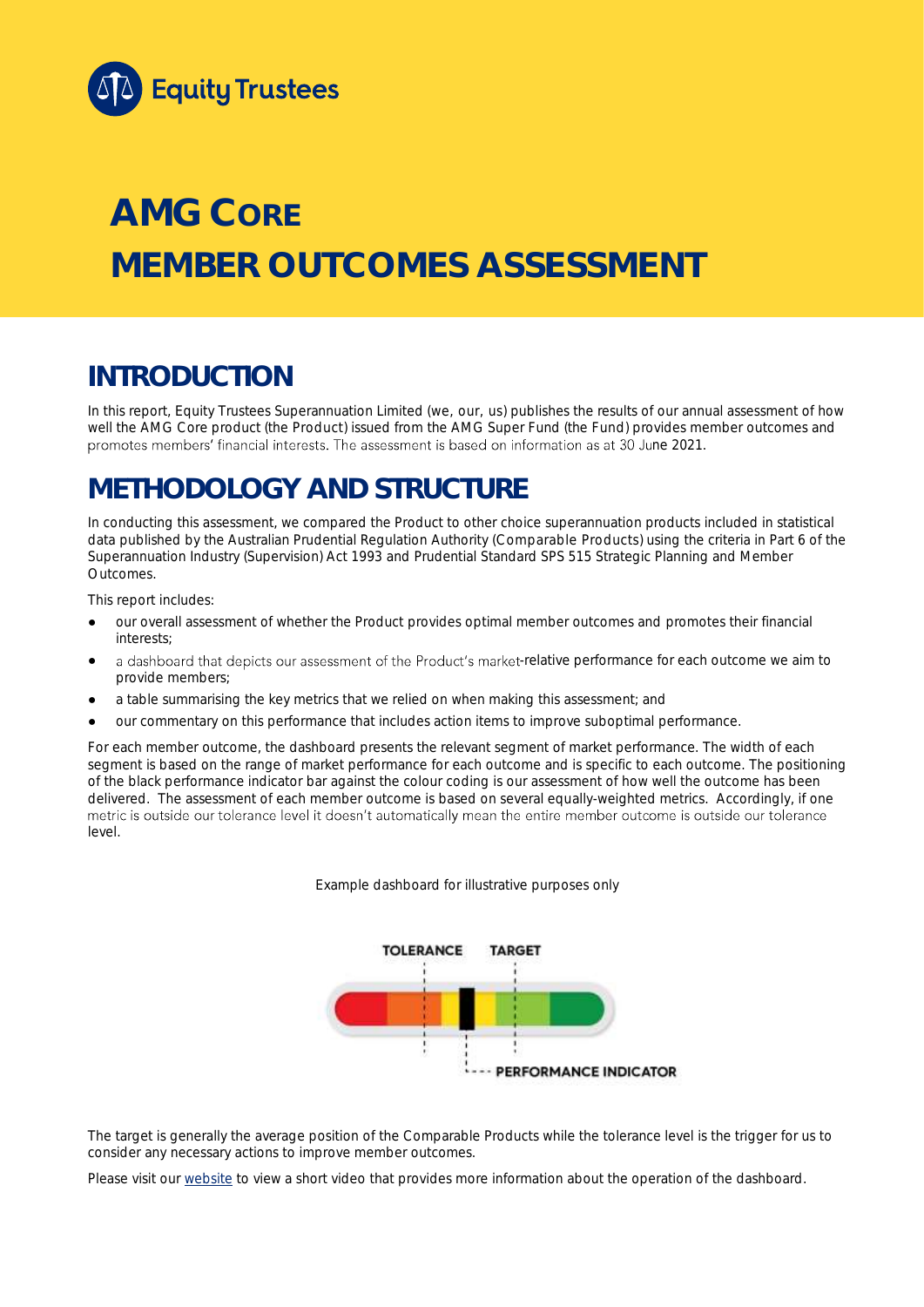

## **OVERALL ASSESSMENT**

Having carefully considered the comparisons of the Product with Comparable Products set out in this report, including the dashboards, metrics, commentary, and other relevant information available to us at the time of writing, we have concluded that as a result of the following factors the Product is promoting members' financial interests:

- 1. the fees and costs that affect the return to members are appropriate having regard to their financial interests;
- 2. the net returns for the Product (i.e. returns after deducting all fees, costs and taxes) are consistent with market rates;
- 3. the level of investment risk for the Product is acceptable in relation to the net returns generated;
- 4. the investment strategy for the Product is appropriate;
- 5. the options, benefits and facilities offered in the Product are appropriate for members;
- 6. the insurance premium charged for the Product does not inappropriately erode members' account balances;
- 7. the insurance strategy for the Product is appropriate; and
- 8. the scale of the Product and the Fund does not disadvantage members.

## **DASHBOARD**

### **STRATEGIC CONTEXT**

Working together with the Fund's Promoter, AMG, our purpose is to provide quality and value for money superannuation products to a diverse range of members, from default members to more sophisticated advised members who want features similar to a self-managed superannuation fund.

To support this purpose, our goals for the Fund are to enhance members' retirement balances through reduced fees, provide members with confidence through reliable and clear delivery of regulatory compliance, satisfy members through engaging member service that assists them grow their account balances, grow member balances through competitive investment returns in line with stated objectives and targets, deliver members scale benefits through enhanced distribution, enhance default member outcomes through a competitive MySuper offer and complete administration system modernisation to reduce operating costs and enhance member service.

The Product is a choice accumulation product.

### **INVESTMENT RISK AND RETURN**

Outcomes Investment risk and return for a \$50,000 account balance in the Product<sup>1.0</sup> is consistent with market indexes.

#### **Commentary**

As the Product's inception date was 19 Feb 2021, there are no annual returns to measure.

The investment options available in this Product include AMG MySuper. A separate report has been prepared for AMG MySuper, which members should read if they want more information about this investment option.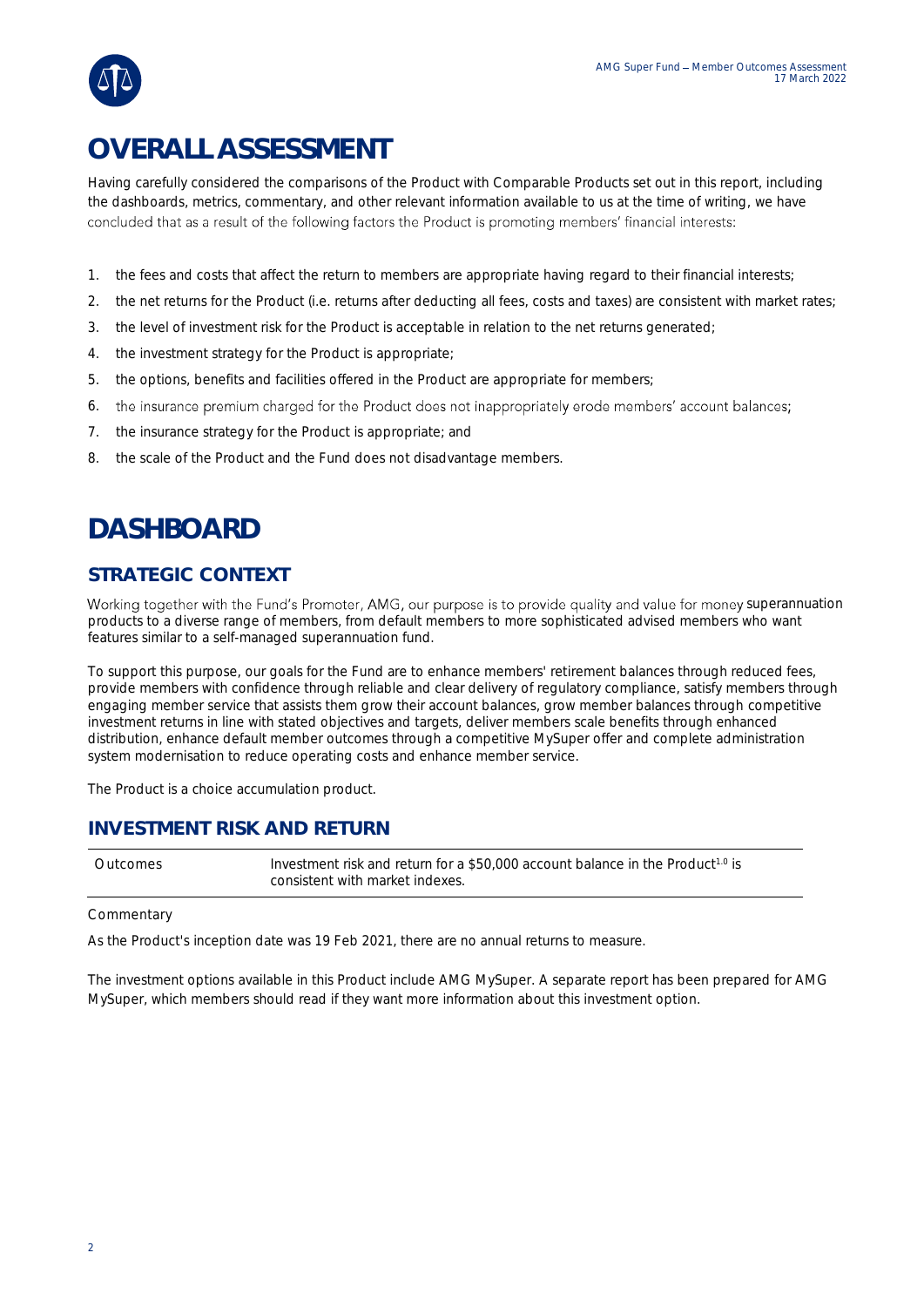

## **FEES AND COSTS**



#### Commentary

This table lists the Product's administration fees. Other fees may be payable which are set out in the Product's disclosure documents.

The performance indicator, which does not meet our target and is within our tolerance level, measures administration fees against Comparable Products.

As a result, we are comfortable that fees and costs are consistent with market rates and therefore are appropriate having regard to members' financial interests.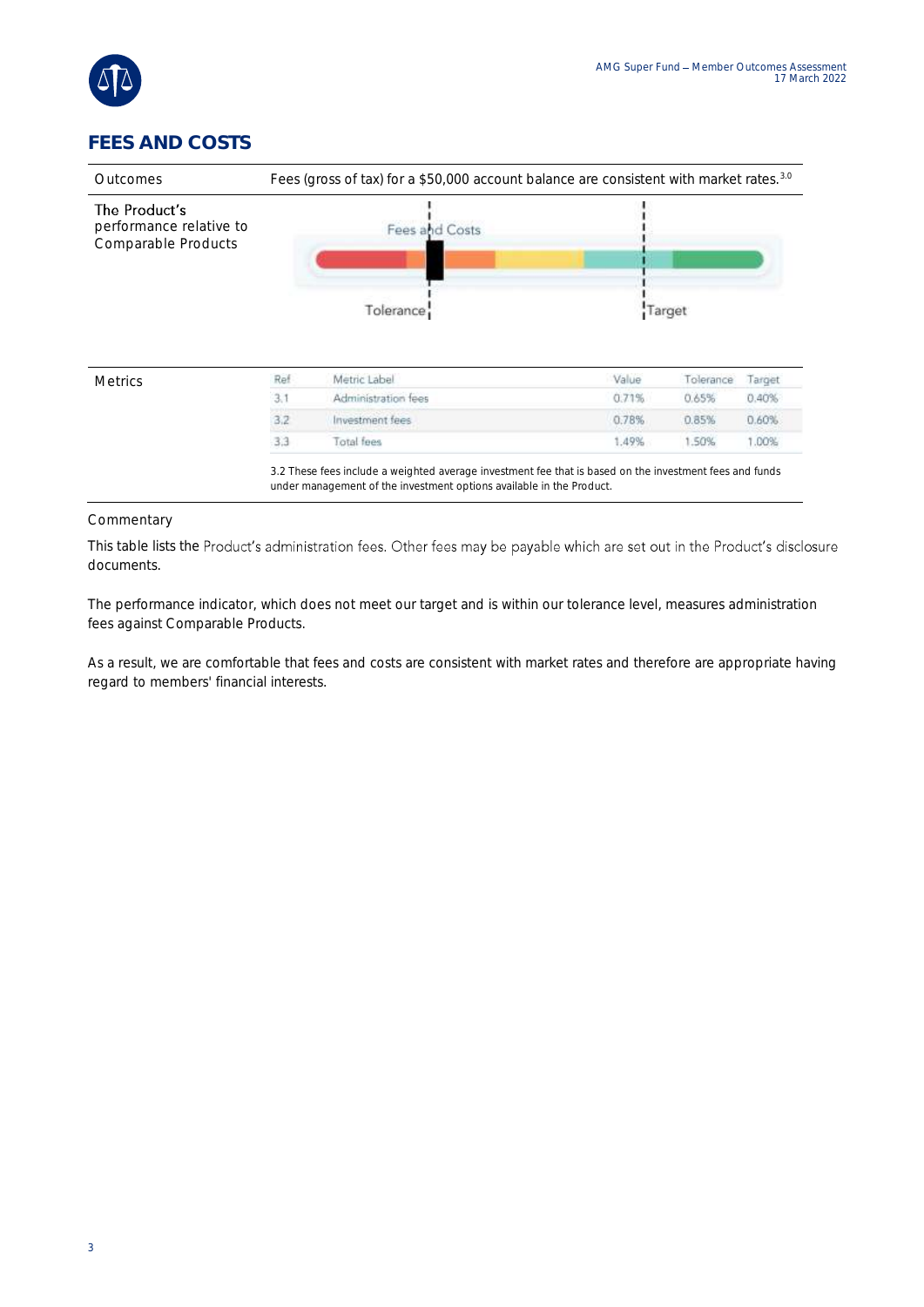

### **INSURANCE CLAIM MANAGEMENT**



| 5.1 | Insurer's declined claims ratio - life cover<br>16.67% |        |        |
|-----|--------------------------------------------------------|--------|--------|
|     |                                                        | 3.70%  | 2.42%  |
| 5.3 | Insurer's declined claims ratio - TPD cover<br>66.67%  | 17.30% | 12.27% |
| 5.7 | Insurance-related EDR complaints<br>1.94.              | 2.37   | .01    |

5.3 TPD means "Total and Permanent Disablement". 5.7 EDR means "External Dispute Resolution".

5.7 This is the annual number of insurance-related complaints to the Australian Financial Complaints Authority per 10,000 member accounts.

#### Commentary

The performance indicator measures the acceptance of insurance claims and the quality of the claims process against Comparable Products.

The performance indicator, which is outside our tolerance level is based on an equal weighting of all the metrics in the above table.

The default insurance benefits in this Fund are supported by a group life insurance policy from Hannover Life Re of Australasia Ltd.

For the default cover, in the year ended 30 June 2021 the Fund's insurer:

- paid 5 death benefit claims and declined 1 death benefit claim; and
- paid 1 TPD benefit claim and declined 2 TPD benefit claims.

We review all declined insurance claims to make sure the insurer has acted fairly and reasonably, and consistently with the relevant policy terms and conditions. Based on these reviews, we are comfortable that the denied claims have been considered appropriately.

The number of insurance-related complaints that have been made to the Australian Financial Complaints Authority does not meet our target and is within our tolerance level. No remedial action is required as a result of this assessment.

As a result, we are comfortable that valid claims are accepted and paid in a timely manner.

We believe that the appropriate level of insurance cover is a balance between the amount of cover required (based on the maintenance of the member's, and their dependants', standard of living in the event of a claim) and the affordability of that cover for the member.

We ensure that the cost of default insurance over remains reasonable by reducing the amount of cover as members get older.

The Fund also offers retail insurance policies from AIA Australia Limited, TAL Life Limited and Zurich Australia Limited.

Members have the opportunity to seek personal financial advice if required, select their own level of insurance cover and cancel their cover if no longer required. Therefore: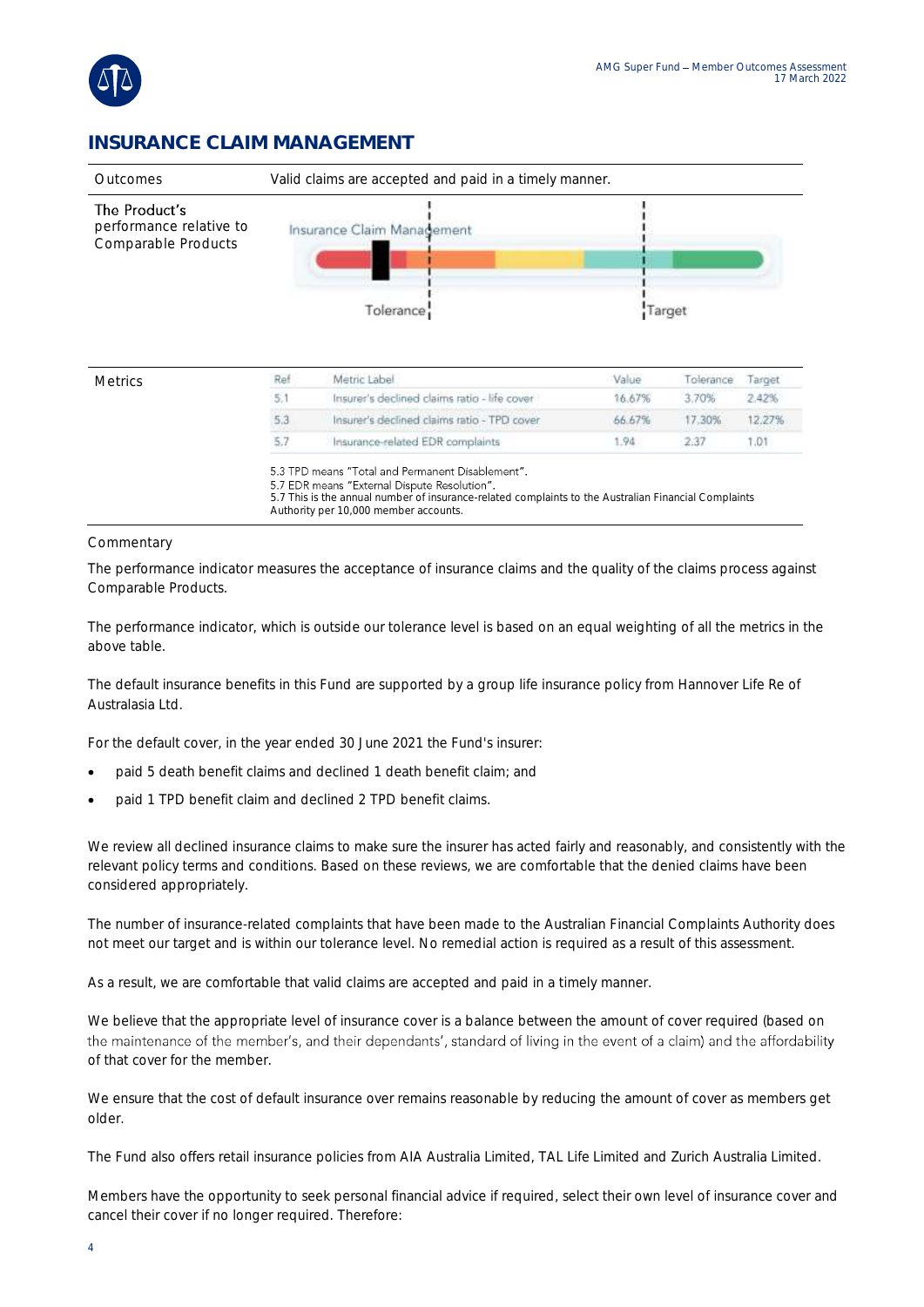

- the insurance premiums charged for the Product do not inappropriately erode members' account balances; and
- the insurance strategy for the Product is appropriate.

### **MEMBER SERVICES**



Commentary

The performance indicator measures the delivery of administration services against our service levels.

The performance indicator, which meets our target is based on an equal weighting of the above metrics.

Service level achievement (95.17%) meets our target. No remedial action is required as a result of this assessment.

The number of complaints about administration services that have been made to the Australian Financial Complaints Authority meets our target. No remedial action is required as a result of this assessment.

As a result, we are comfortable that administration services satisfy member expectations because of the high rate of service level achievement and the number of administration related complaints is within tolerance level. Therefore, we consider the options, benefits and facilities offered in the Product are appropriate for members.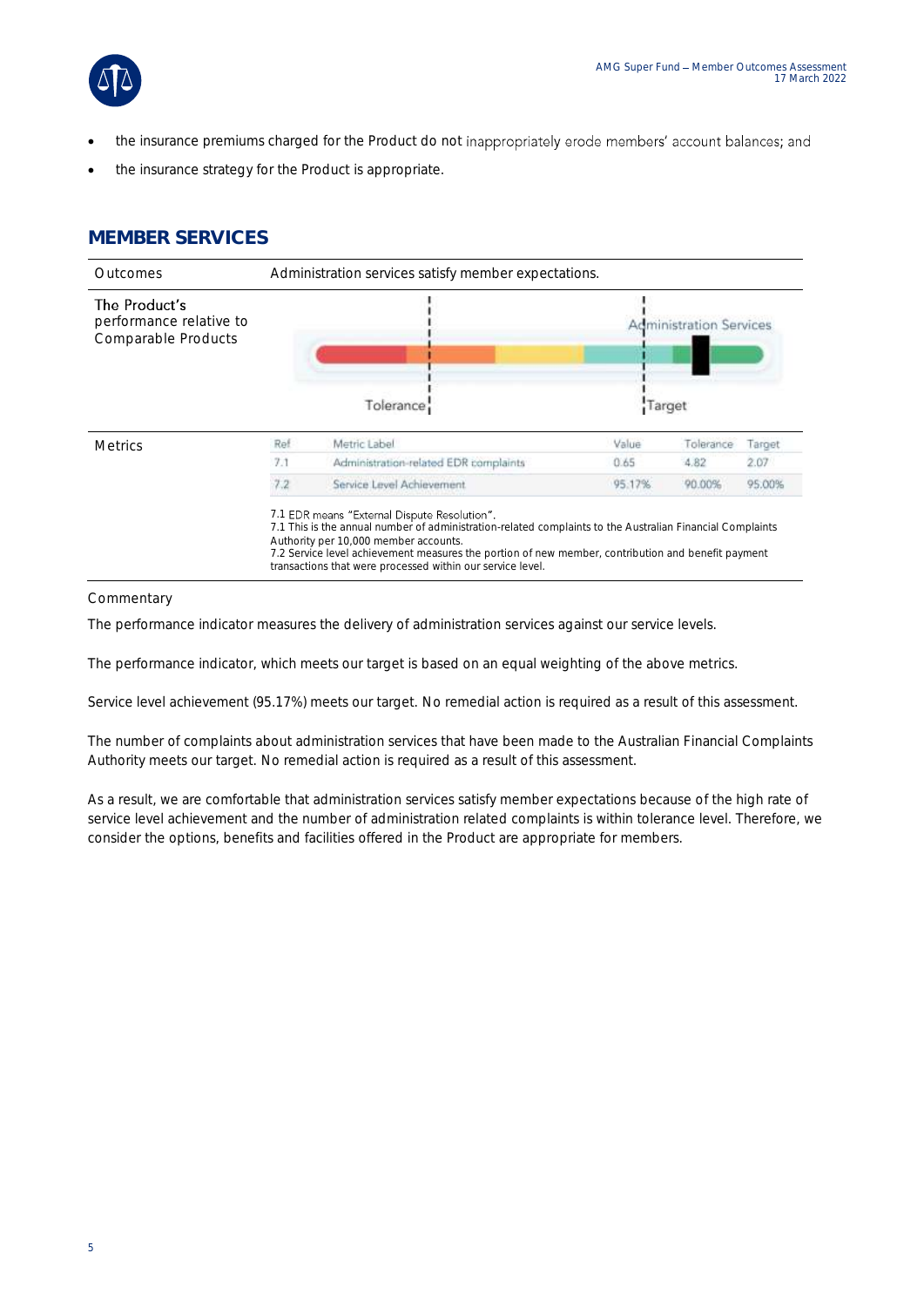

## **SUSTAINABILITY**



#### **Commentary**

The performance indicator measures the Fund's sustainability and likelihood of delivering optimal outcomes in the foreseeable future against other funds.

The performance indicator, which does not meet our target and is within our tolerance level is based on an equal weighting of the above metrics.

While the Fund's membership decreased during the period, this was primarily due to COVID early release payments and payments to the Australian Taxation Office for inactive low balance accounts. There were strong inflows from members. As a result the average account balance increased.

Therefore, we are comfortable that the scale of the Product and the Fund does not disadvantage members.

## **LIQUIDITY**



Commentary

The performance indicator measures the Fund's ability to meet benefit and rollover requests in a timely manner.